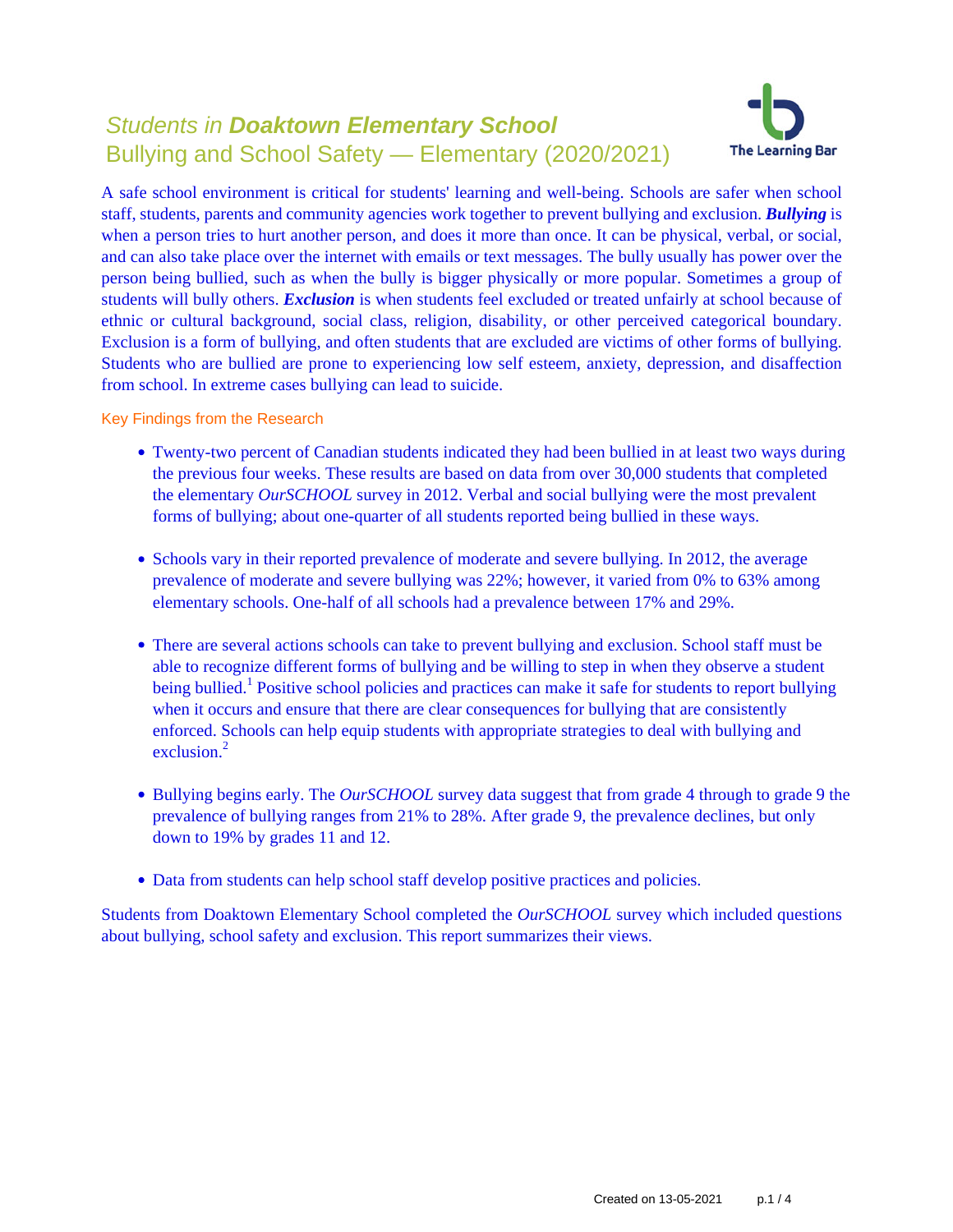### **1. The prevalence of school bullying**

The literature distinguishes between bullies, victims and those who are both bullies and the victims of bullying.<sup>3</sup> The percentage of students who report being victims of bullying is a useful school-level measure of the extent of bullying and its potential effects on youth. Students' reports of taking part in bullying and students' accounts of witnessing bullying are less useful as a school measure, because even a single incident of bullying may be seen or talked about by a wide range of students.

Overall, 65% of students in Doaktown Elementary School reported being a victim of bullying for at least one of the four types of bullying. In addition, *OurSCHOOL* classifies students as being moderate or severe victims. Figure 1 - shows the results for all students in Doaktown Elementary School, and separately for boys and girls, compared with the national average. Figure 2 indicates the types of bullying most often experienced by the students at Doaktown Elementary School. The results are based on students' reports of being victims of physical, social, verbal and cyber bullying in the previous 30 days.

#### **Figure 1: Prevalence of bullying at Doaktown Elementary School**







### **2. Where and when bullying occurs**

Bullying tends to occur most frequently in classrooms, hallways and the lunchroom, but this can vary among schools.<sup>4</sup> Students quickly learn where the 'hot-spots' are, which tend to be places where there is inadequate supervision.<sup>5</sup> Students at Doaktown Elementary School were asked where bullying happened most often in and near their school. The results are shown in Figure 3.

**Figure 3: Where bullying occurs at Doaktown Elementary School**



The students at Doaktown Elementary School were also asked when bullying most often occurred. Figure 4 displays the results.



**Figure 4: When bullying occurs at Doaktown Elementary School**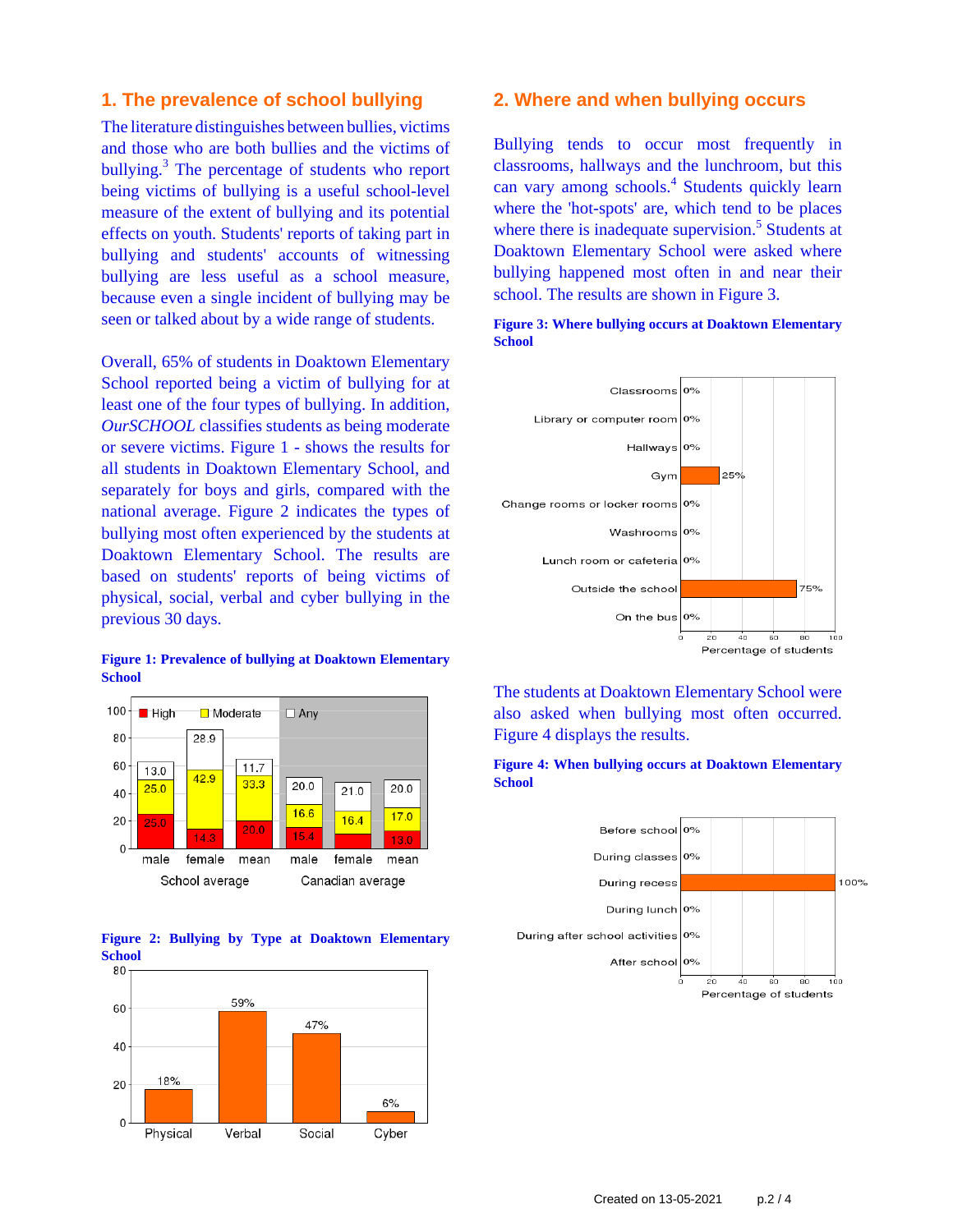# **3. How students respond to bullying**

Students in Doaktown Elementary School who reported being bullied in the past four weeks were asked what they did the last time they were bullied. Figure 5 summarizes their responses.





Figure 6 summarizes student responses when they saw or heard about a student being bullied.

### **Figure 6: Response when others are bullied at Doaktown Elementary School**



### **4. Measures to prevent bullying**

School policies and practices can help prevent student bullying. Students at Doaktown Elementary School indicated the extent to which they felt certain anti-bullying measures were practiced in their school. Figure 7 shows the percentage of students that agreed or strongly agreed that these practices were evident in their school.



### **Figure 7: Measures to prevent bullying at Doaktown Elementary School**

# **5. Students who feel excluded**

Many students feel excluded by their peers because of their ethnic or cultural background, social class, religion, disability, or other perceived categorical boundaries. Figure 8 shows the percentage of students who felt excluded by other students for various reasons.

### **Figure 8: Reasons students feel excluded at Doaktown Elementary School**